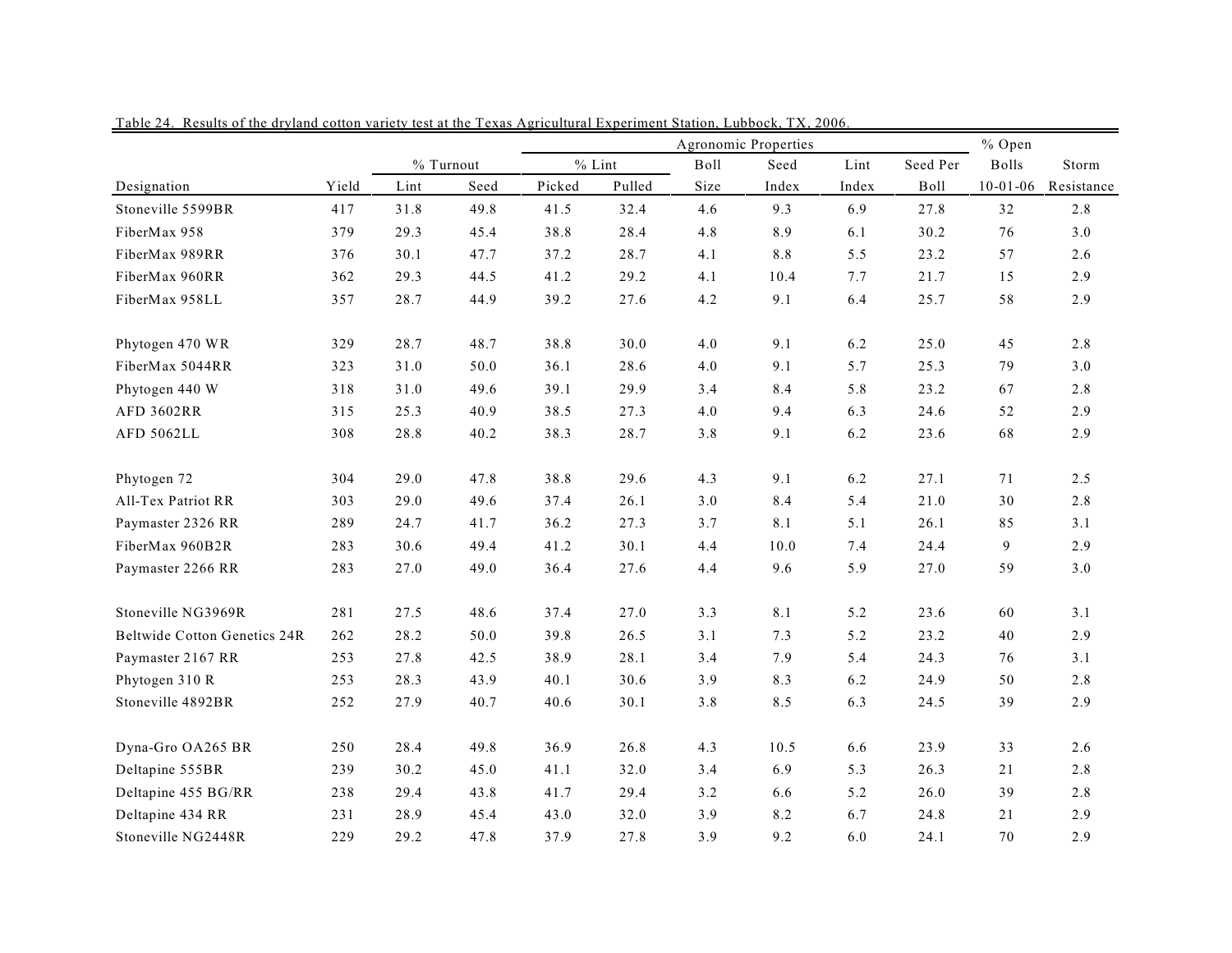|                                     | Micro- |        | Uni-    |          | Elon-  | Leaf           |      |      | Color               | Loan   |        | Gross Loan Value per Acre |
|-------------------------------------|--------|--------|---------|----------|--------|----------------|------|------|---------------------|--------|--------|---------------------------|
| Designation                         | naire  | Length | formity | Strength | gation | Index          | Rd   | $+b$ | Grade $\frac{1}{2}$ | Value  | \$     | Rank                      |
| Stoneville 5599BR                   | 3.8    | 1.01   | 80.4    | 29.2     | 7.1    | 3              | 79.6 | 8.5  | $21 - 1, 31 - 1$    | 0.5023 | 209.46 | $\mathbf{1}$              |
| FiberMax 958                        | 4.1    | 1.04   | 80.5    | 29.7     | 6.6    | 3              | 80.8 | 8.0  | $21 - 2$            | 0.5198 | 197.00 | $\mathfrak{Z}$            |
| FiberMax 989RR                      | 4.2    | 1.03   | 81.8    | 31.7     | 7.3    | 3              | 80.4 | 8.2  | $21 - 1, 21 - 2$    | 0.5305 | 199.47 | $\overline{2}$            |
| FiberMax 960RR                      | 4.5    | 1.03   | 81.5    | 28.4     | 6.7    | 3              | 80.5 | 8.4  | $11 - 2, 31 - 1$    | 0.5115 | 185.16 | 5                         |
| FiberMax 958LL                      | 4.5    | 1.05   | 80.5    | 29.3     | 6.0    | $\overline{c}$ | 81.3 | 7.8  | $21 - 2$            | 0.5350 | 191.00 | $\overline{4}$            |
| Phytogen 470 WR                     | 3.9    | 1.02   | 81.4    | 28.9     | 8.3    | 3              | 79.3 | 8.3  | $21 - 2$            | 0.5113 | 168.22 | 6                         |
| FiberMax 5044RR                     | 3.7    | 1.01   | 80.8    | 28.2     | 8.2    | 3              | 79.7 | 8.5  | $21 - 1, 21 - 2$    | 0.5100 | 164.73 | $\tau$                    |
| Phytogen 440 W                      | 3.8    | 1.03   | 81.3    | 29.4     | 8.7    | 3              | 78.7 | 8.4  | $21 - 2, 31 - 1$    | 0.5013 | 159.41 | 10                        |
| <b>AFD 3602RR</b>                   | 4.1    | 1.01   | 80.6    | 31.3     | 6.9    | 3              | 79.8 | 8.4  | $21 - 1, 21 - 2$    | 0.5075 | 159.86 | $\overline{9}$            |
| AFD 5062LL                          | 4.5    | 0.97   | 81.1    | 29.8     | 7.0    | 3              | 77.9 | 8.4  | $21 - 4, 31 - 2$    | 0.5003 | 154.09 | 12                        |
| Phytogen 72                         | 4.3    | 1.06   | 81.1    | 34.6     | 7.9    | 3              | 78.6 | 8.8  | $21 - 2, 31 - 1$    | 0.5355 | 162.79 | $8\,$                     |
| All-Tex Patriot RR                  | 4.3    | 1.03   | 80.8    | 28.1     | 7.8    | 3              | 80.1 | 8.3  | $21 - 1, 21 - 2$    | 0.5253 | 159.17 | 11                        |
| Paymaster 2326 RR                   | 4.0    | 0.97   | 80.6    | 31.5     | 7.5    | 3              | 79.8 | 8.2  | $31 - 1$            | 0.5010 | 144.79 | 14                        |
| FiberMax 960B2R                     | 4.6    | 1.06   | 81.5    | 29.9     | 5.6    | 3              | 80.6 | 8.4  | $21 - 2, 21 - 1$    | 0.5213 | 147.53 | 13                        |
| Paymaster 2266 RR                   | 4.4    | 0.96   | 80.4    | 29.7     | 8.8    | 3              | 79.2 | 8.2  | $31 - 1$            | 0.4955 | 140.23 | 16                        |
| Stoneville NG3969R                  | 3.9    | 1.01   | 81.0    | 30.5     | 8.5    | 3              | 80.9 | 8.4  | $21 - 1, 21 - 2$    | 0.5140 | 144.43 | 15                        |
| <b>Beltwide Cotton Genetics 24R</b> | 3.5    | 0.98   | 80.1    | 29.1     | 8.1    | 3              | 81.8 | 8.4  | $11 - 2, 21 - 1$    | 0.4830 | 126.55 | 18                        |
| Paymaster 2167 RR                   | 5.0    | 0.91   | 80.3    | 30.5     | 7.9    | 3              | 79.0 | 8.4  | $31-1$              | 0.4690 | 118.66 | 23                        |
| Phytogen 310 R                      | 3.5    | 0.97   | 80.4    | 29.3     | 7.3    | $\mathfrak{Z}$ | 80.1 | 8.7  | $21 - 1$            | 0.4820 | 121.95 | 22                        |
| Stoneville 4892BR                   | 5.1    | 0.99   | 82.2    | 28.4     | 7.5    | $\mathfrak{Z}$ | 78.1 | 9.4  | $21 - 3, 21 - 4$    | 0.4918 | 123.93 | 19                        |
| Dyna-Gro OA265 BR                   | 4.5    | 1.05   | 81.5    | 34.8     | 7.9    | $\mathfrak{Z}$ | 78.7 | 8.5  | $21 - 2, 31 - 1$    | 0.5360 | 134.00 | 17                        |
| Deltapine 555BR                     | 3.5    | 0.99   | 79.7    | 26.3     | 6.9    | 3              | 82.2 | 8.2  | $11 - 2, 21 - 1$    | 0.4800 | 114.72 | 24                        |
| Deltapine 455 BG/RR                 | 3.9    | 1.02   | 80.3    | 30.1     | 7.2    | 3              | 78.0 | 9.5  | $21 - 2, 21 - 3$    | 0.5135 | 122.21 | 21                        |
| Deltapine 434 RR                    | 3.8    | 1.05   | 80.6    | 26.4     | 8.2    | 3              | 81.1 | 8.3  | $21 - 1$            | 0.5335 | 123.24 | 20                        |
| Stoneville NG2448R                  | 5.1    | 0.96   | 80.1    | 30.1     | 8.1    | 3              | 78.7 | 8.8  | $21 - 2, 31 - 1$    | 0.4863 | 111.36 | 25                        |

Table 24A. Results of the dryland cotton variety test at the Texas Agricultural Experiment Station, Lubbock, TX, 2006.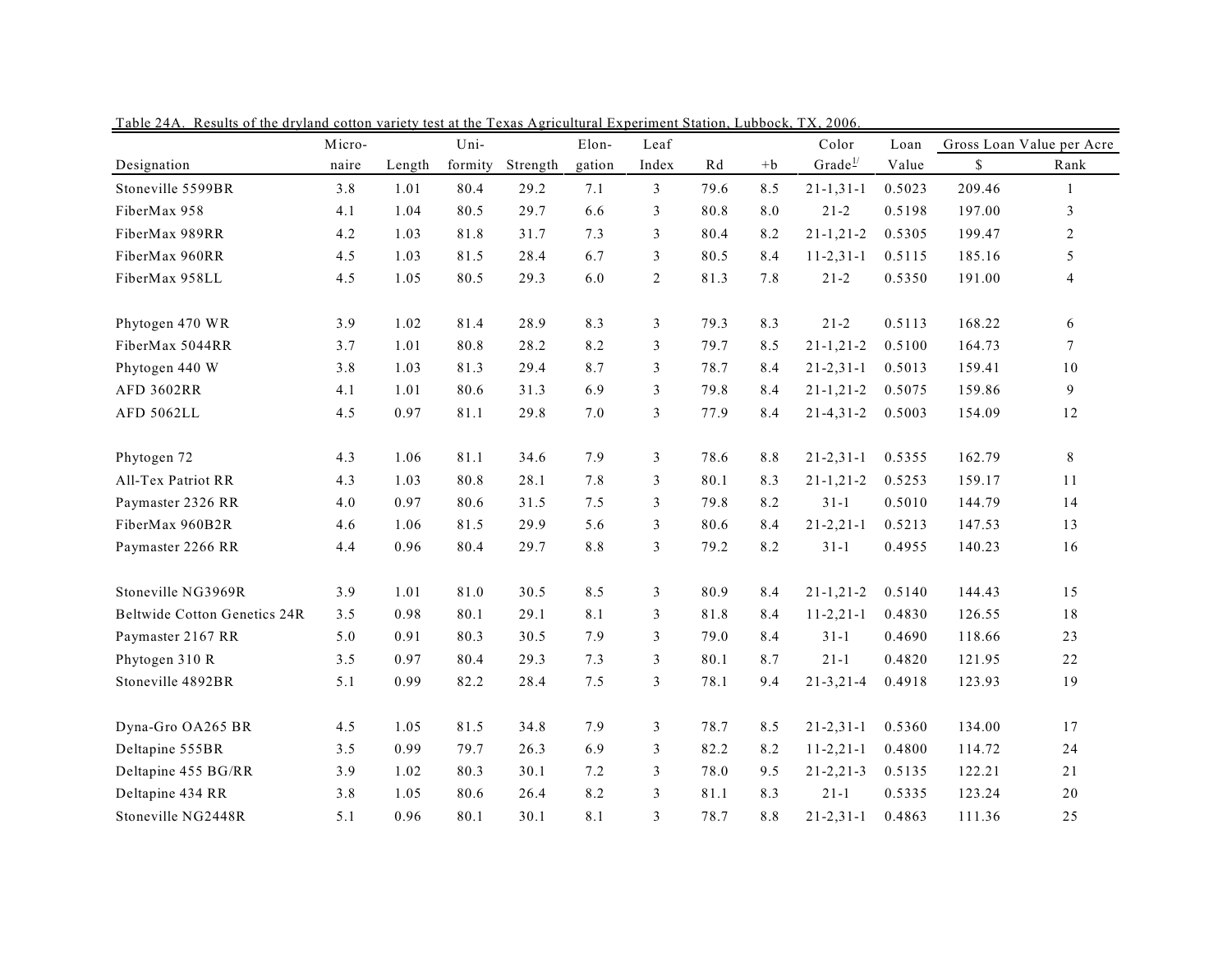| Table 24A. Cont.   |        |        |         |          |        |       |      |      |                     |        |                           |      |
|--------------------|--------|--------|---------|----------|--------|-------|------|------|---------------------|--------|---------------------------|------|
|                    | Micro- |        | Uni-    |          | Elon-  | Leaf  |      |      | Color               | Loan   | Gross Loan Value per Acre |      |
| Designation        | naire  | Length | formity | Strength | gation | Index | Rd   | $+b$ | Grade <sup>1/</sup> | Value  | \$                        | Rank |
| Phytogen 480 WR    | 3.4    | 1.01   | 80.2    | 28.0     | 8.3    | 4     | 78.4 | 8.6  | $31 - 1$            | 0.4758 | 108.01                    | 27   |
| Phytogen 370 WR    | 4.7    | 1.00   | 81.0    | 28.3     | 7.8    | 3     | 79.4 | 8.9  | $21 - 1$            | 0.4900 | 106.33                    | 28   |
| Americot 821R      | 4.5    | 0.96   | 80.0    | 26.9     | 8.3    | 3     | 78.7 | 8.8  | $21 - 2, 21 - 4$    | 0.4868 | 104.66                    | 29   |
| All-Tex Atlas RR   | 4.8    | 0.92   | 78.6    | 28.5     | 8.1    | 3     | 78.4 | 8.7  | $21 - 231 - 1$      | 0.4798 | 100.76                    | 30   |
| Deltapine 494 RR   | 4.4    | 1.06   | 81.0    | 30.4     | 7.8    | 3     | 78.9 | 8.6  | $21 - 2, 31 - 1$    | 0.5465 | 108.21                    | 26   |
| <b>AFD 3511 RR</b> | 5.1    | 0.96   | 80.5    | 29.9     | 7.4    | 3     | 78.3 | 9.1  | $21 - 3, 31 - 1$    | 0.4865 | 90.98                     | 32   |
| All-Tex Excess RR  | 4.7    | 0.98   | 80.2    | 30.0     | 8.5    | 3     | 79.3 | 7.9  | $31 - 1$            | 0.4950 | 92.56                     | 31   |
| Mean               | 4.2    | 1.00   | 80.7    | 29.6     | 7.6    | 3     | 79.6 | 8.5  |                     | 0.5050 |                           |      |
| $C.V.$ %           | 10.4   | 2.4    | 1.1     | 5.6      | 5.5    | 12.1  | 0.9  | 4.8  |                     | 3.9    |                           |      |
| $LSD$ 0.05         | 0.7    | 0.04   | 1.6     | 2.8      | 0.7    |       | 1.2  | 0.7  |                     | 0.0334 |                           |      |

 $\frac{1}{2}$  Fiber quality determinations are made on samples from two reps. If the color grades from these two samples are identical, only one color grade is reported. If they are different, both are reported.